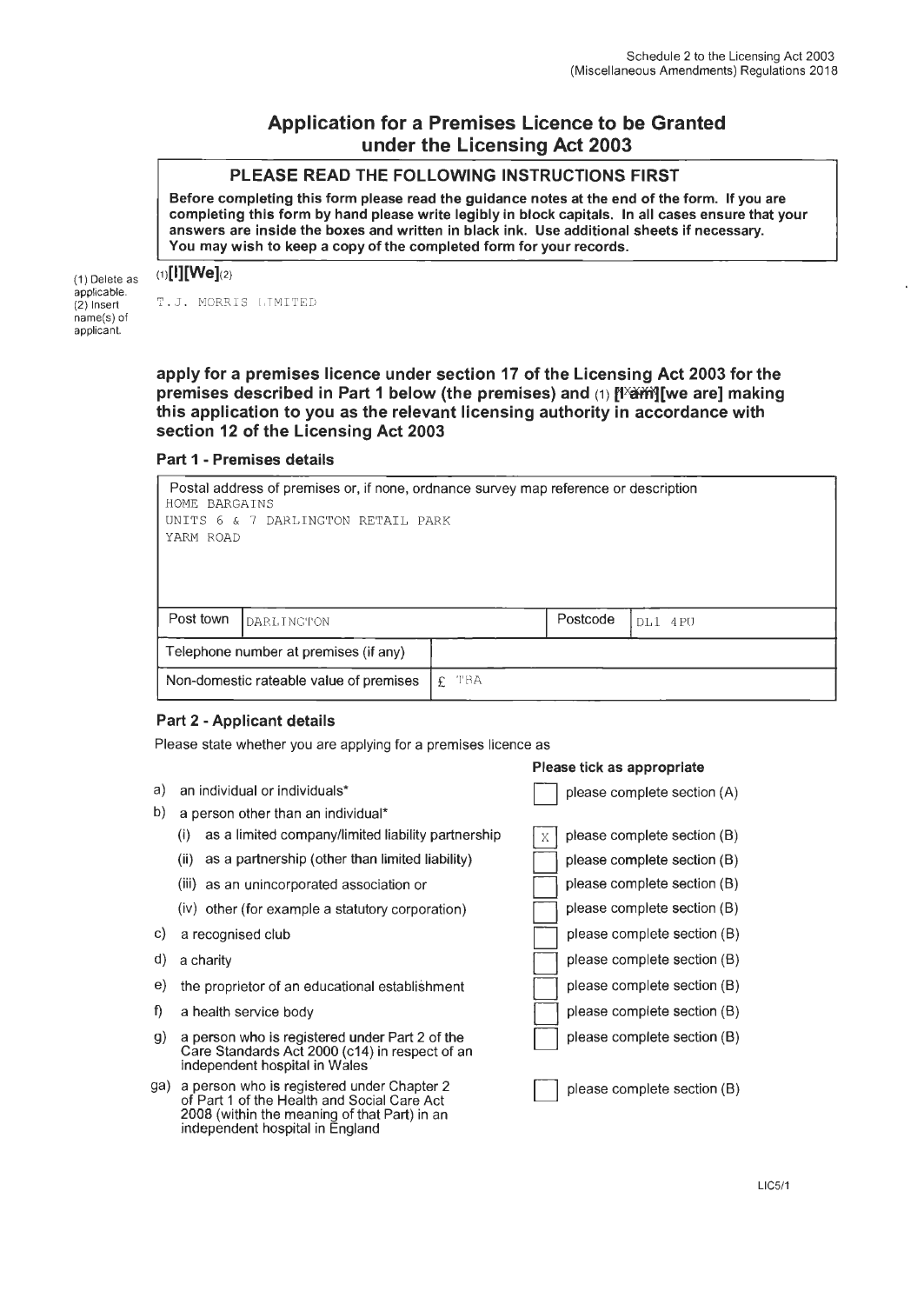| h) the chief officer of police of a police force<br>in England and Wales | please complete section (B) |
|--------------------------------------------------------------------------|-----------------------------|
|--------------------------------------------------------------------------|-----------------------------|

\*If you are applying as a person described in (a) or (b) please confirm (by ticking yes to one box below):

| I am carrying on or proposing to carry on a business which involves the | $\boxed{\mathbf{x}}$ |  |
|-------------------------------------------------------------------------|----------------------|--|
| use of the premises for licensable activities; or                       |                      |  |
| I am making the application pursuant to a                               |                      |  |
| statutory function or                                                   |                      |  |

a function discharged by virtue of Her Majesty's prerogative

# **(A) INDIVIDUAL APPLICANTS** (fill in as applicable)

| Mr                 |                                                                     | Mrs | <b>Miss</b> | Ms                        |          | Other Title (for<br>example, Rev)                                                                  |                                                                                                      |
|--------------------|---------------------------------------------------------------------|-----|-------------|---------------------------|----------|----------------------------------------------------------------------------------------------------|------------------------------------------------------------------------------------------------------|
| <b>Surname</b>     |                                                                     |     |             | <b>First names</b>        |          |                                                                                                    |                                                                                                      |
| Date of birth      |                                                                     |     |             | I am 18 years old or over |          |                                                                                                    | Please tick yes                                                                                      |
| <b>Nationality</b> |                                                                     |     |             |                           |          |                                                                                                    |                                                                                                      |
| address            | <b>Current residential</b><br>address if different<br>from premises |     |             |                           |          |                                                                                                    |                                                                                                      |
| Post town          |                                                                     |     |             |                           | Postcode |                                                                                                    |                                                                                                      |
|                    | Daytime contact telephone number                                    |     |             |                           |          |                                                                                                    |                                                                                                      |
| (optional)         | E-mail address                                                      |     |             |                           |          |                                                                                                    |                                                                                                      |
| information)       | SECOND INDIVIDUAL APPLICANT (if applicable)                         |     |             |                           |          | service), the 9-digit 'share code' provided to the applicant by that service (please see note for  | Where applicable (if demonstrating a right to work via the Home Office online right to work checking |
| Mr                 |                                                                     | Mrs | <b>Miss</b> | Ms                        |          | Other Title (for<br>example, Rev)                                                                  |                                                                                                      |
| <b>Surname</b>     |                                                                     |     |             | <b>First names</b>        |          |                                                                                                    |                                                                                                      |
| Date of birth      |                                                                     |     |             | I am 18 years old or over |          |                                                                                                    | Please tick yes                                                                                      |
| <b>Nationality</b> |                                                                     |     |             |                           |          |                                                                                                    |                                                                                                      |
| information)       |                                                                     |     |             |                           |          | service), the 9-digit 'share code' provided to the applicant by that service: (please see note for | Where applicable (if demonstrating a right to work via the Home Office online right to work checking |
| address            | <b>Current residential</b><br>address if different<br>from premises |     |             |                           |          |                                                                                                    |                                                                                                      |
| Post town          |                                                                     |     |             |                           | Postcode |                                                                                                    |                                                                                                      |
|                    | Daytime contact telephone number                                    |     |             |                           |          |                                                                                                    |                                                                                                      |
| (optional)         | <b>E-mail address</b>                                               |     |             |                           |          |                                                                                                    |                                                                                                      |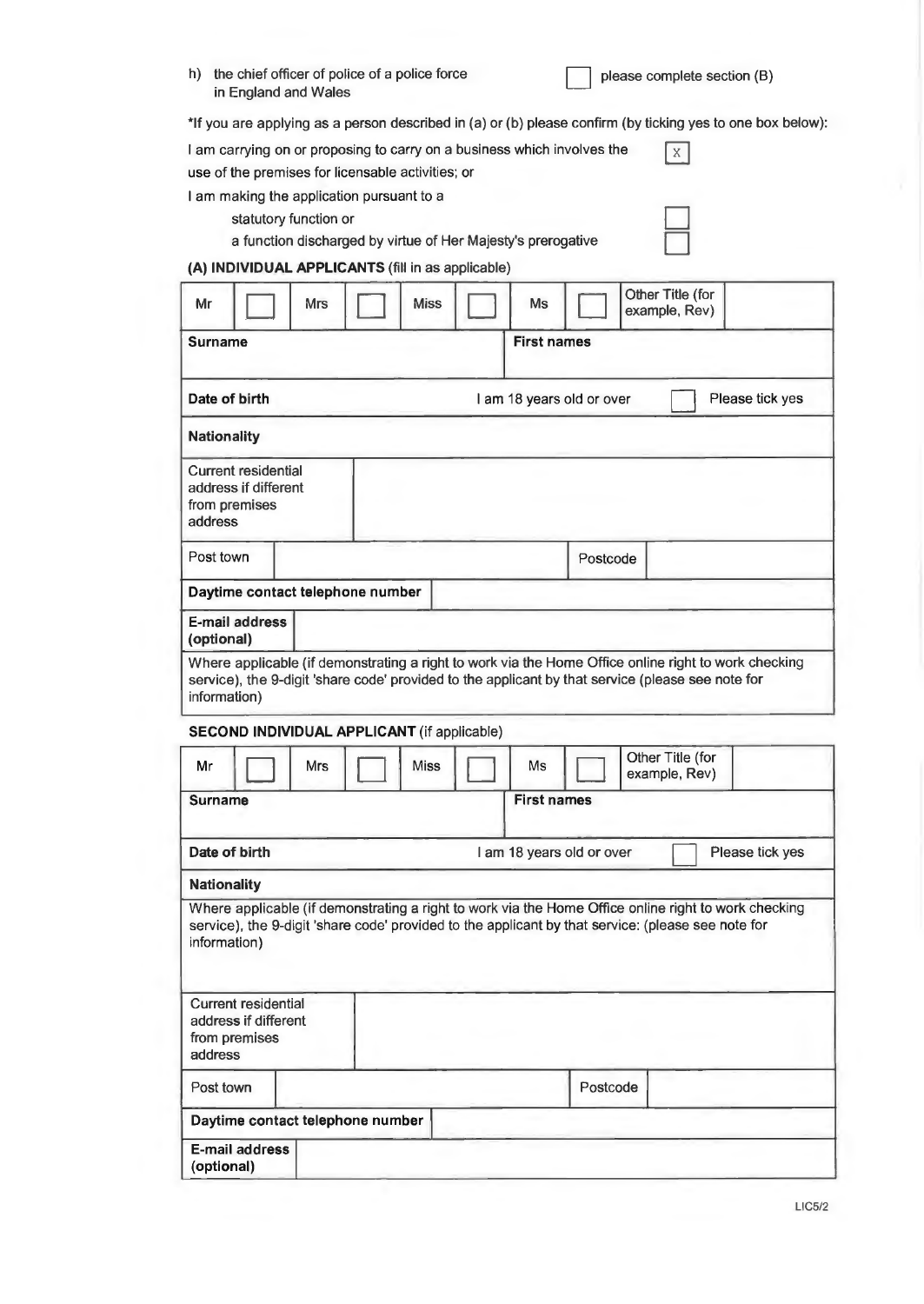### **(B) OTHER APPLICANTS**

**Please provide name and registered address of applicant in full. Where appropriate please give any registered number. In the case of a partnership or other joint venture (other than a body corporate), please give the name and address of each party concerned.** 

| T.J. MORRIS LIMITED<br>Name                                                                              |                                                        |
|----------------------------------------------------------------------------------------------------------|--------------------------------------------------------|
|                                                                                                          |                                                        |
|                                                                                                          |                                                        |
| Address AXIS BUSINESS PARK                                                                               |                                                        |
| PORTAL WAY                                                                                               |                                                        |
| GILLMOSS                                                                                                 |                                                        |
| LIVERPOOL                                                                                                |                                                        |
| L11 OJA                                                                                                  |                                                        |
|                                                                                                          |                                                        |
| Registered number (where applicable) 01505036                                                            |                                                        |
| Description of applicant (for example, partnership, company, unincorporated association etc.)<br>COMPANY |                                                        |
|                                                                                                          |                                                        |
| Telephone number (if any)                                                                                |                                                        |
| E-mail address (optional) JANET_BRAITHWAITE@GOSSCHALKS.CO.UK                                             |                                                        |
| <b>Part 3 - Operating Schedule</b>                                                                       | MM<br>YYYY<br>DD                                       |
| When do you want the premises licence to start?                                                          | 5<br>$\sqrt{2}$<br>0<br>$\circ$<br>$\overline{c}$<br>0 |
|                                                                                                          | YYYY<br>DD<br>MM                                       |
| If you wish the licence to be valid only for a limited period, when do                                   |                                                        |
| you want it to end?                                                                                      |                                                        |
|                                                                                                          |                                                        |
| Please give a general description of the premises (please read guidance note 1)                          |                                                        |
|                                                                                                          |                                                        |
| RETAIL STORE                                                                                             |                                                        |
|                                                                                                          |                                                        |
|                                                                                                          |                                                        |
|                                                                                                          |                                                        |
|                                                                                                          |                                                        |
|                                                                                                          |                                                        |
|                                                                                                          |                                                        |
|                                                                                                          |                                                        |
|                                                                                                          |                                                        |
|                                                                                                          |                                                        |
|                                                                                                          |                                                        |
|                                                                                                          |                                                        |
|                                                                                                          |                                                        |
|                                                                                                          |                                                        |
|                                                                                                          |                                                        |
|                                                                                                          |                                                        |
|                                                                                                          |                                                        |
|                                                                                                          |                                                        |
|                                                                                                          |                                                        |
|                                                                                                          |                                                        |
|                                                                                                          |                                                        |
|                                                                                                          |                                                        |
|                                                                                                          |                                                        |
|                                                                                                          |                                                        |

If 5,000 or more people are expected to attend the premises at any one time, please state the number expected to attend.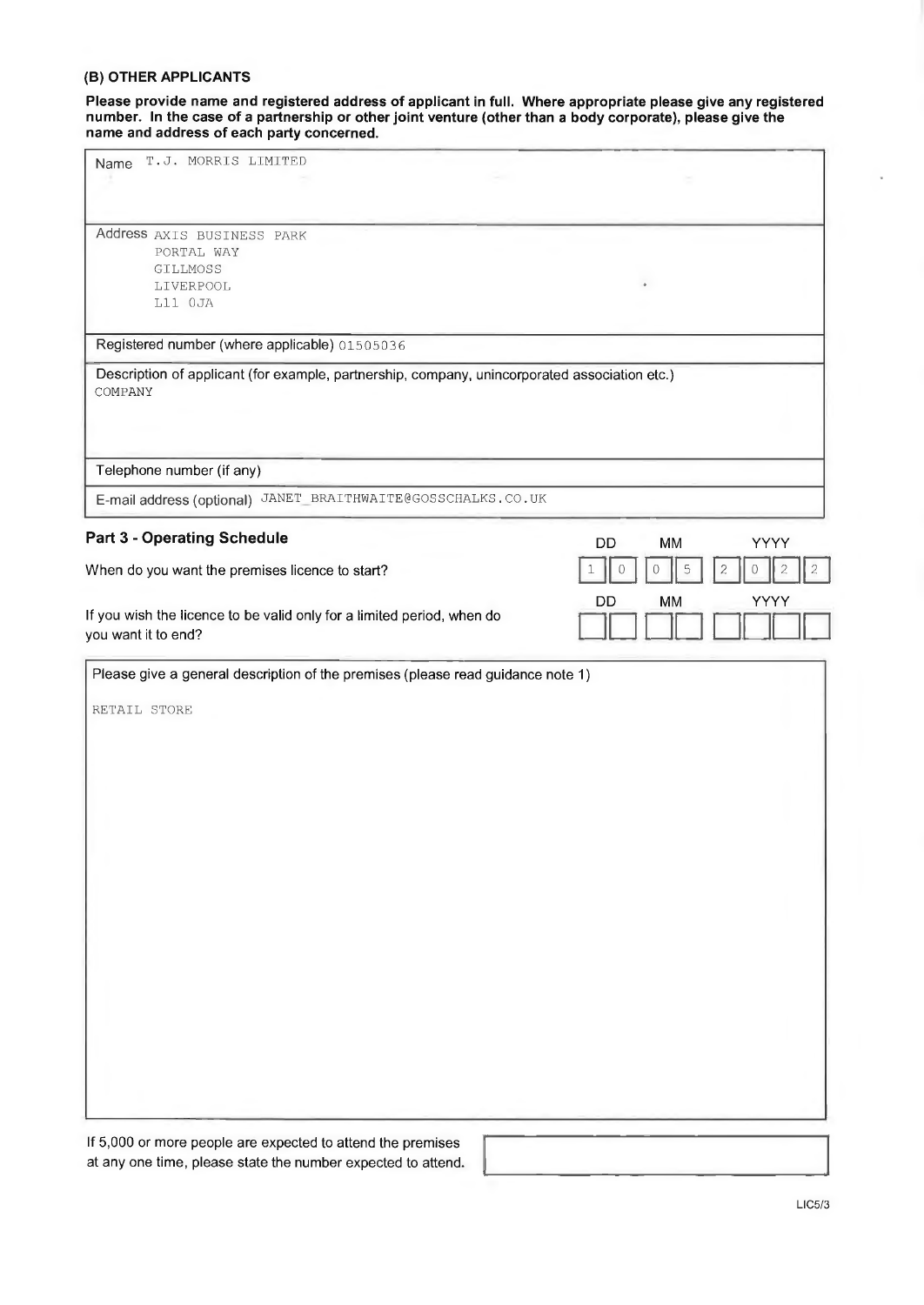What licensable activities do you intend to carry on from the premises? (please see sections 1 and 14 and Schedules 1 and 2 to the Licensing Act 2003)

### **Provision of regulated entertainment** (please read guidance note 2)

- a) plays (if ticking yes, fill in box A)
- b) films (if ticking yes, fill in box B)
- c) indoor sporting events (if ticking yes, fill in box C)
- d) boxing or wrestling entertainment (if ticking yes, fill in box D)
- e) live music (if ticking yes, fill in box **E)**
- f) recorded music (if ticking yes, fill in box F)
- g) performances of dance (if ticking yes, fill in box G)
- h) anything of a similar description to that falling within (e), (f) or (g) (if ticking yes, fill in box H)

**Provision of late night refreshment** (if ticking yes, fill in box I)

**Supply of alcohol** (if ticking yes, fill in box J)

**In all cases complete boxes K, L and M** 

#### Please tick all that apply

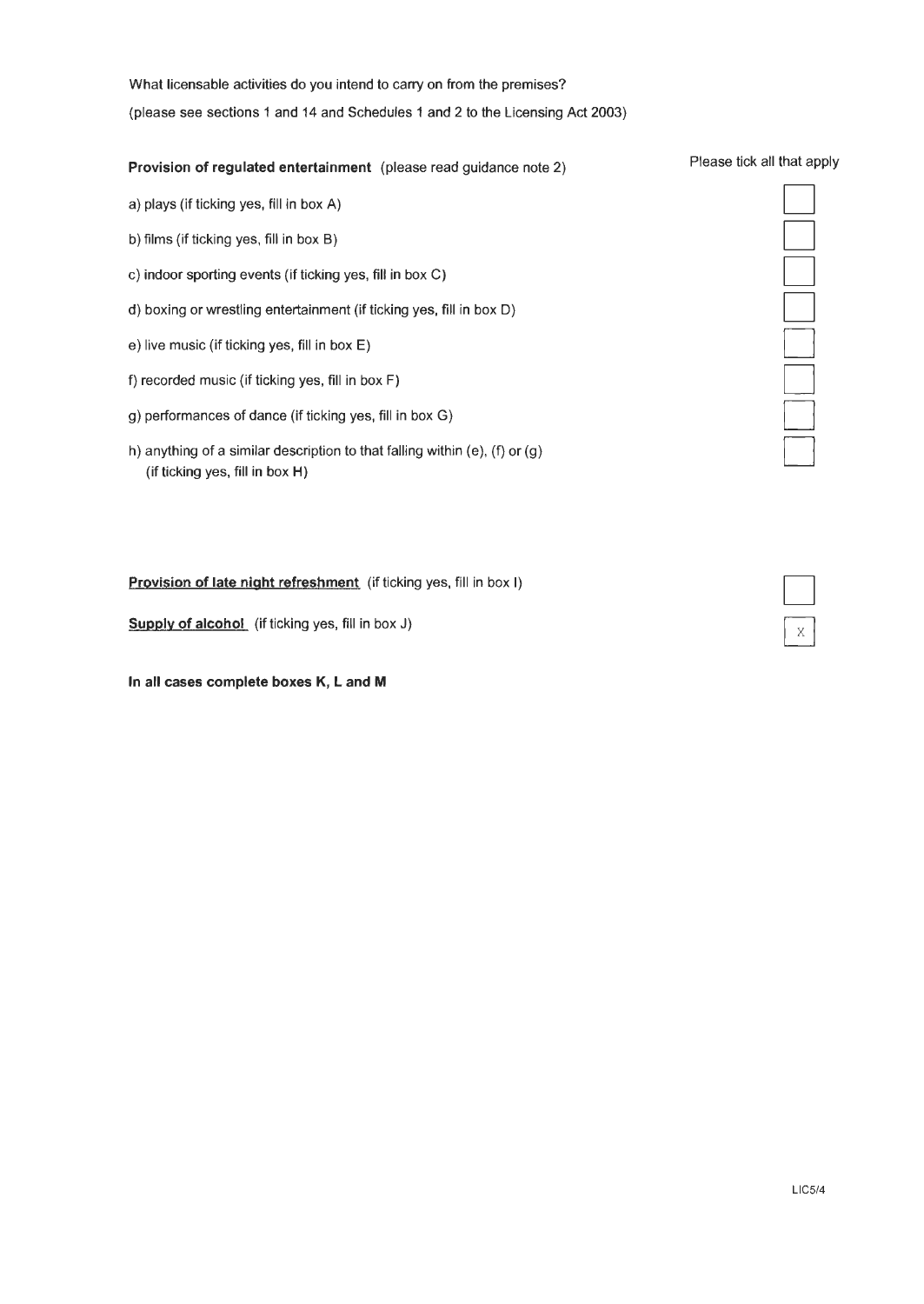| Plays<br>Standard days and timings<br>(please read guidance note 7) |       |        | Will the performance of a play take place indoors or outdoors<br>or both - please tick (please read guidance note 3)                                                                                  | Indoors         |  |
|---------------------------------------------------------------------|-------|--------|-------------------------------------------------------------------------------------------------------------------------------------------------------------------------------------------------------|-----------------|--|
|                                                                     |       |        |                                                                                                                                                                                                       | <b>Outdoors</b> |  |
|                                                                     |       |        |                                                                                                                                                                                                       | <b>Both</b>     |  |
| Day                                                                 | Start | Finish | Please give further details here (please read guidance note 4)                                                                                                                                        |                 |  |
| Mon                                                                 |       |        |                                                                                                                                                                                                       |                 |  |
| Tue                                                                 |       |        |                                                                                                                                                                                                       |                 |  |
|                                                                     |       |        | State any seasonal variations for performing plays (please read guidance note 5)                                                                                                                      |                 |  |
| Wed                                                                 |       |        |                                                                                                                                                                                                       |                 |  |
| Thur                                                                |       |        |                                                                                                                                                                                                       |                 |  |
|                                                                     |       |        |                                                                                                                                                                                                       |                 |  |
| Fri                                                                 |       |        | Non standard timings. Where you intend to use the premises for the performance<br>of plays at different times to those listed in the column on the left, please list<br>(please read guidance note 6) |                 |  |
| Sat                                                                 |       |        |                                                                                                                                                                                                       |                 |  |
| Sun                                                                 |       |        |                                                                                                                                                                                                       |                 |  |
|                                                                     |       |        |                                                                                                                                                                                                       |                 |  |

# **B**

**A** 

| Films<br>Standard days and timings<br>(please read guidance note 7) |       |        | Will the exhibition of films take place indoors or outdoors<br>or both - please tick (please read guidance note 3)                                                   | Indoors         |  |
|---------------------------------------------------------------------|-------|--------|----------------------------------------------------------------------------------------------------------------------------------------------------------------------|-----------------|--|
|                                                                     |       |        |                                                                                                                                                                      | <b>Outdoors</b> |  |
|                                                                     |       |        |                                                                                                                                                                      | <b>Both</b>     |  |
| Day                                                                 | Start | Finish | Please give further details here (please read guidance note 4)                                                                                                       |                 |  |
| Mon                                                                 |       |        |                                                                                                                                                                      |                 |  |
| Tue                                                                 |       |        |                                                                                                                                                                      |                 |  |
|                                                                     |       |        | State any seasonal variations for the exhibition of films (please read guidance                                                                                      |                 |  |
| Wed                                                                 |       |        | note 5)                                                                                                                                                              |                 |  |
| Thur                                                                |       |        |                                                                                                                                                                      |                 |  |
| Fri                                                                 |       |        | Non standard timings. Where you intend to use the premises for the exhibition.<br>of films at different times to those listed in the column on the left, please list |                 |  |
| Sat                                                                 |       |        | (please read guidance note 6)                                                                                                                                        |                 |  |
| Sun                                                                 |       |        |                                                                                                                                                                      |                 |  |
|                                                                     |       |        |                                                                                                                                                                      |                 |  |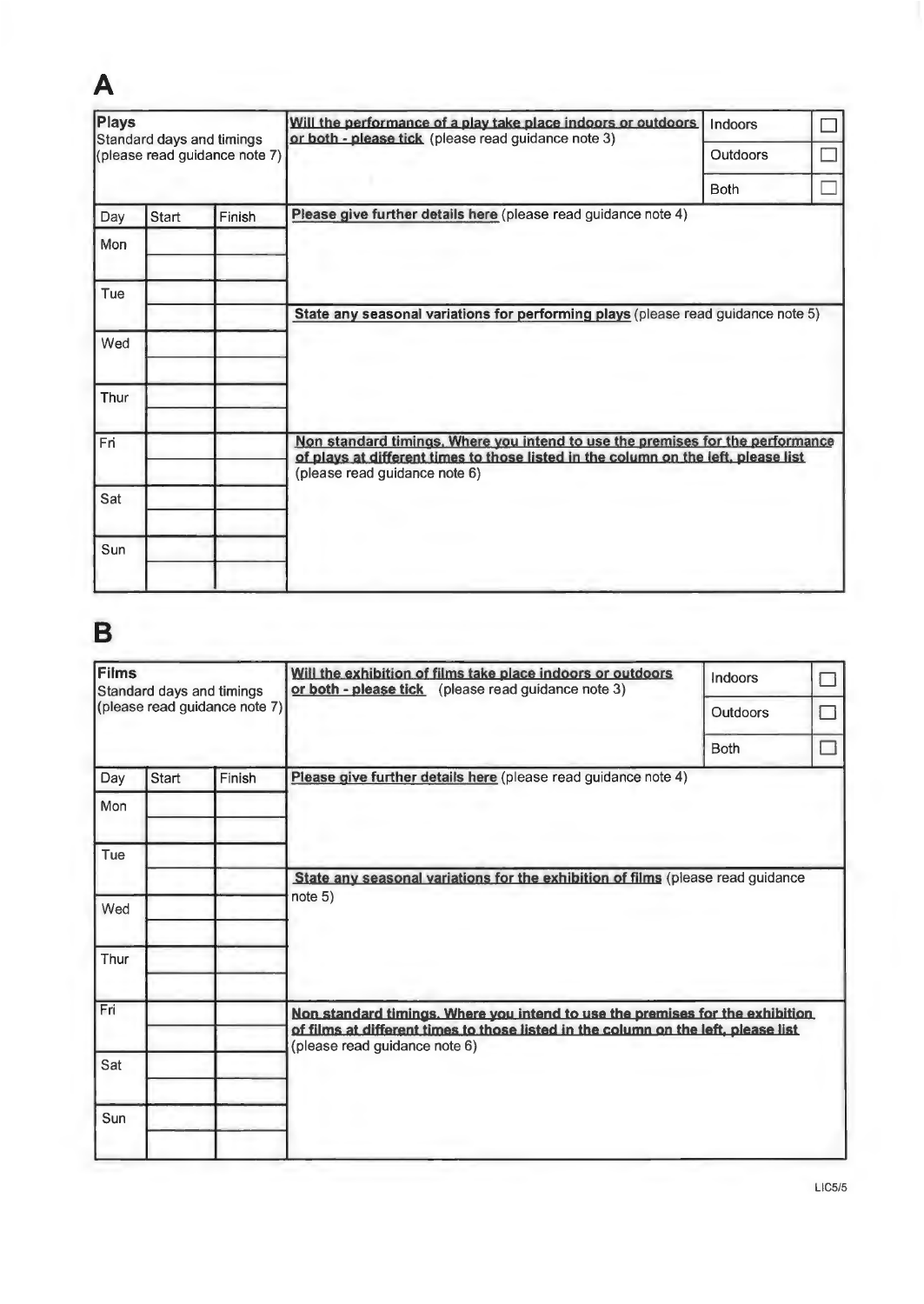# **C**

|      | Indoor sporting events<br>Standard days and timings | (please read guidance note 7) | Please give further details (please read guidance note 4)                                                                                                                                           |
|------|-----------------------------------------------------|-------------------------------|-----------------------------------------------------------------------------------------------------------------------------------------------------------------------------------------------------|
| Day  | Start                                               | Finish                        |                                                                                                                                                                                                     |
| Mon  |                                                     |                               |                                                                                                                                                                                                     |
| Tue  |                                                     |                               | State any seasonal variations for indoor sporting events (please read guidance<br>note 5)                                                                                                           |
| Wed  |                                                     |                               |                                                                                                                                                                                                     |
| Thur |                                                     |                               |                                                                                                                                                                                                     |
| Fri  |                                                     |                               | Non standard timings. Where you intend to use the premises for indoor sporting<br>events at different times to those listed in the column on the left, please list<br>(please read guidance note 6) |
| Sat  |                                                     |                               |                                                                                                                                                                                                     |
| Sun  |                                                     |                               |                                                                                                                                                                                                     |

# **D**

|                               | <b>Boxing or wrestling</b><br>entertainments<br>Standard days and timings |  | Will the boxing or wrestling entertainment take place indoors<br>or outdoors or both - please tick (please read guidance note 3)                                  | Indoors         |  |  |  |
|-------------------------------|---------------------------------------------------------------------------|--|-------------------------------------------------------------------------------------------------------------------------------------------------------------------|-----------------|--|--|--|
| (please read guidance note 7) |                                                                           |  |                                                                                                                                                                   | <b>Outdoors</b> |  |  |  |
|                               |                                                                           |  |                                                                                                                                                                   | <b>Both</b>     |  |  |  |
| Day<br>Finish<br><b>Start</b> |                                                                           |  | Please give further details here (please read guidance note 4)                                                                                                    |                 |  |  |  |
| Mon                           |                                                                           |  |                                                                                                                                                                   |                 |  |  |  |
| Tue                           |                                                                           |  |                                                                                                                                                                   |                 |  |  |  |
|                               |                                                                           |  | State any seasonal variations for boxing or wrestling entertainment (please read                                                                                  |                 |  |  |  |
| Wed                           |                                                                           |  | guidance note 5)                                                                                                                                                  |                 |  |  |  |
| Thur                          |                                                                           |  |                                                                                                                                                                   |                 |  |  |  |
| Fri                           |                                                                           |  | Non standard timings. Where you intend to use the premises for boxing or<br>wrestling entertainment at different times to those listed in the column on the left, |                 |  |  |  |
| Sat                           |                                                                           |  | please list (please read guidance note 6)                                                                                                                         |                 |  |  |  |
| Sun                           |                                                                           |  |                                                                                                                                                                   |                 |  |  |  |
|                               |                                                                           |  |                                                                                                                                                                   |                 |  |  |  |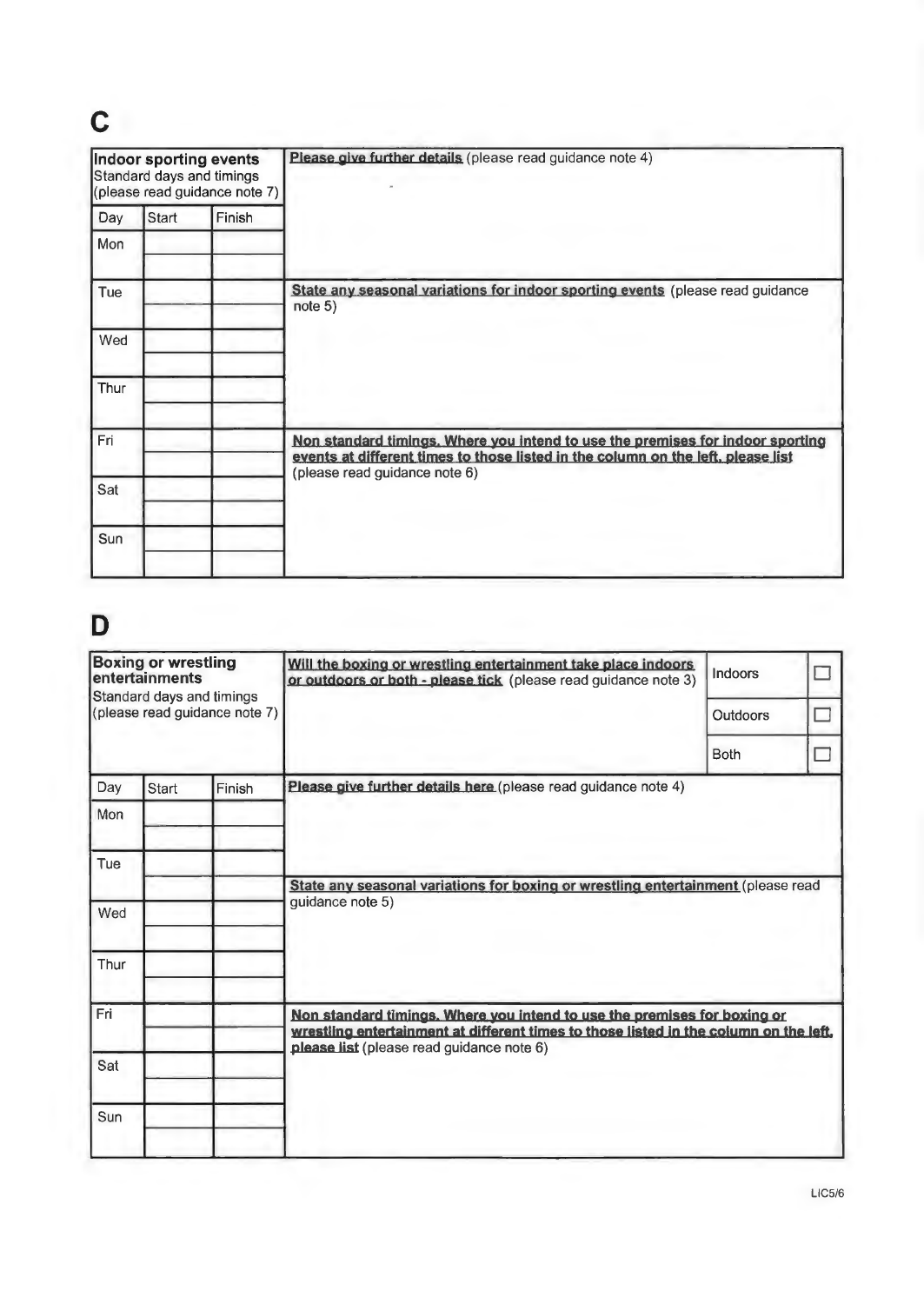| Live music<br>Standard days and timings<br>(please read guidance note 7) |                 |  | Will the performance of live music take place indoors or<br>outdoors or both - please tick (please read guidance note 3)                                                  | Indoors     |  |  |  |
|--------------------------------------------------------------------------|-----------------|--|---------------------------------------------------------------------------------------------------------------------------------------------------------------------------|-------------|--|--|--|
|                                                                          |                 |  |                                                                                                                                                                           | Outdoors    |  |  |  |
|                                                                          |                 |  |                                                                                                                                                                           | <b>Both</b> |  |  |  |
| Day                                                                      | Start<br>Finish |  | Please give further details here (please read guidance note 4)                                                                                                            |             |  |  |  |
| Mon                                                                      |                 |  |                                                                                                                                                                           |             |  |  |  |
| Tue                                                                      |                 |  |                                                                                                                                                                           |             |  |  |  |
|                                                                          |                 |  | State any seasonal variations for the performance of live music (please read<br>guidance note 5)                                                                          |             |  |  |  |
| Wed                                                                      |                 |  |                                                                                                                                                                           |             |  |  |  |
| Thur                                                                     |                 |  |                                                                                                                                                                           |             |  |  |  |
| Fri                                                                      |                 |  | Non standard timings. Where you intend to use the premises for the performance<br>of live music at different times to those listed in the column on the left, please list |             |  |  |  |
| Sat                                                                      |                 |  |                                                                                                                                                                           |             |  |  |  |
| Sun                                                                      |                 |  |                                                                                                                                                                           |             |  |  |  |
|                                                                          |                 |  | (please read guidance note 6)                                                                                                                                             |             |  |  |  |

# F

E

| <b>Recorded music</b><br>Standard days and timings<br>(please read guidance note 7) |       |        | Will the playing of recorded music take place indoors or<br>outdoors or both - please tick (please read guidance note 3)                                                                                   | Indoors     |  |
|-------------------------------------------------------------------------------------|-------|--------|------------------------------------------------------------------------------------------------------------------------------------------------------------------------------------------------------------|-------------|--|
|                                                                                     |       |        |                                                                                                                                                                                                            | Outdoors    |  |
|                                                                                     |       |        |                                                                                                                                                                                                            | <b>Both</b> |  |
| Day                                                                                 | Start | Finish | Please give further details here (please read guidance note 4)                                                                                                                                             |             |  |
| Mon                                                                                 |       |        |                                                                                                                                                                                                            |             |  |
| Tue                                                                                 |       |        |                                                                                                                                                                                                            |             |  |
|                                                                                     |       |        | State any seasonal variations for the playing of recorded music (please read<br>guidance note 5)                                                                                                           |             |  |
| Wed                                                                                 |       |        |                                                                                                                                                                                                            |             |  |
| Thur                                                                                |       |        |                                                                                                                                                                                                            |             |  |
| Fri                                                                                 |       |        | Non standard timings. Where you intend to use the premises for the playing of<br>recorded music at different times to those listed in the column on the left, please<br>list (please read guidance note 6) |             |  |
| Sat                                                                                 |       |        |                                                                                                                                                                                                            |             |  |
| Sun                                                                                 |       |        |                                                                                                                                                                                                            |             |  |
|                                                                                     |       |        |                                                                                                                                                                                                            |             |  |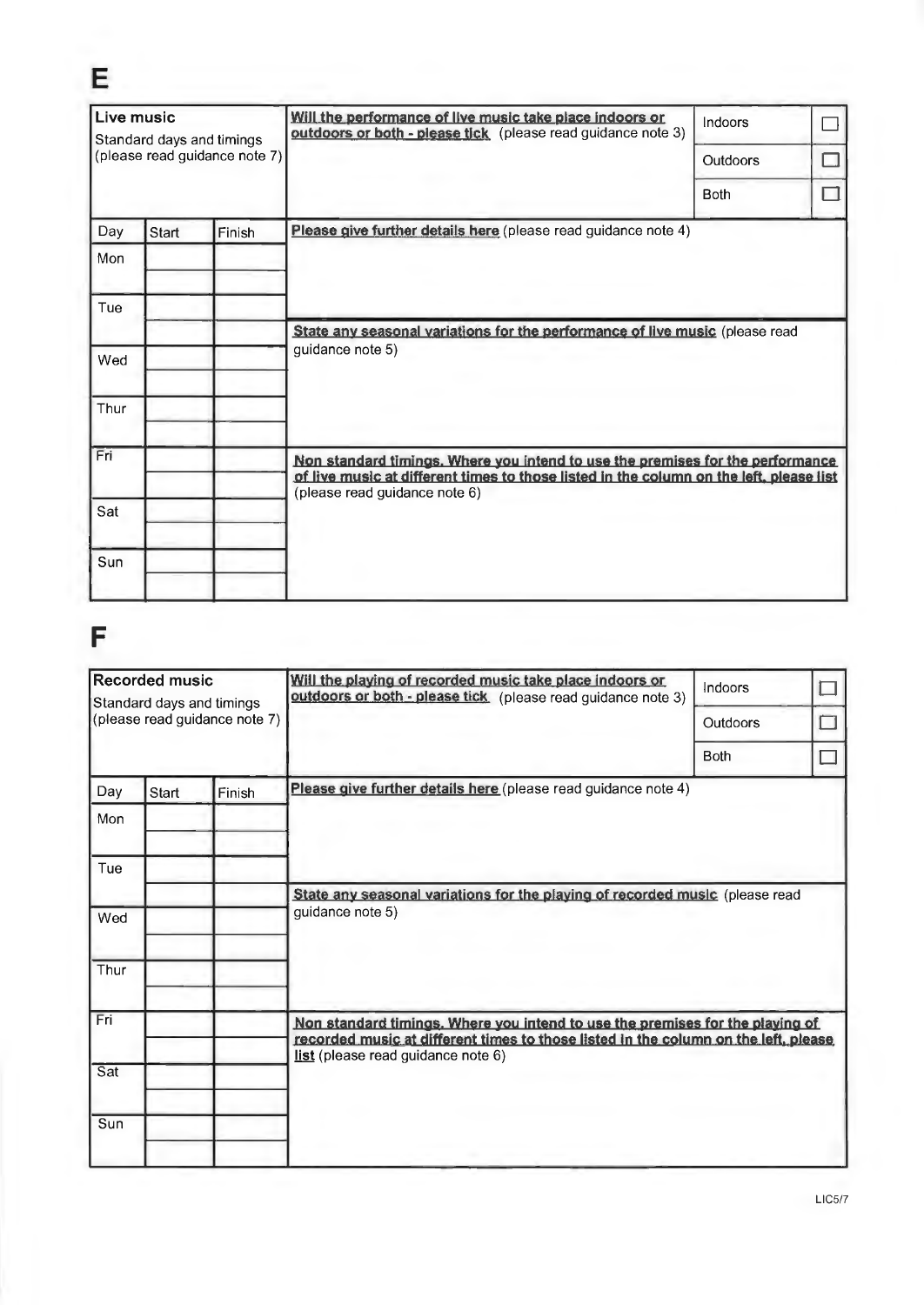# **G**

| <b>Performances of dance</b><br>Standard days and timings<br>(please read guidance note 7) |       |        | Will the performance of dance take place indoors or outdoors<br>or both - please tick (please read guidance note 3)                                                  | Indoors         |  |
|--------------------------------------------------------------------------------------------|-------|--------|----------------------------------------------------------------------------------------------------------------------------------------------------------------------|-----------------|--|
|                                                                                            |       |        |                                                                                                                                                                      | <b>Outdoors</b> |  |
|                                                                                            |       |        |                                                                                                                                                                      | <b>Both</b>     |  |
| Day                                                                                        | Start | Finish | Please give further details here (please read guidance note 4)                                                                                                       |                 |  |
| Mon                                                                                        |       |        |                                                                                                                                                                      |                 |  |
| Tue                                                                                        |       |        |                                                                                                                                                                      |                 |  |
|                                                                                            |       |        | State any seasonal variations for the performance of dance (please read guidance                                                                                     |                 |  |
| Wed                                                                                        |       |        | note 5)                                                                                                                                                              |                 |  |
| Thur                                                                                       |       |        |                                                                                                                                                                      |                 |  |
| Fri                                                                                        |       |        | Non standard timings. Where you intend to use the premises for the performance<br>of dance at different times to those listed in the column on the left, please list |                 |  |
| Sat                                                                                        |       |        | (please read guidance note 6)                                                                                                                                        |                 |  |
| Sun                                                                                        |       |        |                                                                                                                                                                      |                 |  |
|                                                                                            |       |        |                                                                                                                                                                      |                 |  |

# **H**

| Anything of a similar<br>description to that falling<br>within $(e)$ , $(f)$ or $(g)$<br>Standard days and timings |                               |        | Please give a description of the type of entertainment you will be providing                                                                                                                |             |  |  |  |
|--------------------------------------------------------------------------------------------------------------------|-------------------------------|--------|---------------------------------------------------------------------------------------------------------------------------------------------------------------------------------------------|-------------|--|--|--|
|                                                                                                                    | (please read guidance note 7) |        | Will this entertainment take place indoors or outdoors or both<br>- please tick (please read guidance note 3)                                                                               | Indoors     |  |  |  |
|                                                                                                                    |                               |        |                                                                                                                                                                                             | Outdoors    |  |  |  |
| Day                                                                                                                | Start                         | Finish |                                                                                                                                                                                             | <b>Both</b> |  |  |  |
| Mon                                                                                                                |                               |        | Please give further details here (please read guidance note 4)                                                                                                                              |             |  |  |  |
| Tue                                                                                                                |                               |        |                                                                                                                                                                                             |             |  |  |  |
| Wed                                                                                                                |                               |        | State any seasonal variations for entertainment of a similar description to that<br>falling within (e), (f) or (g) (please read guidance note 5)                                            |             |  |  |  |
| Thur                                                                                                               |                               |        |                                                                                                                                                                                             |             |  |  |  |
| Fri                                                                                                                |                               |        |                                                                                                                                                                                             |             |  |  |  |
|                                                                                                                    |                               |        | Non standard timings. Where you intend to use the premises for the                                                                                                                          |             |  |  |  |
| Sat                                                                                                                |                               |        | entertainment of a similar description to that failing within (e), (f) or (g) at different<br>times to those listed in the column on the left, please list (please read guidance<br>note 6) |             |  |  |  |
| Sun                                                                                                                |                               |        |                                                                                                                                                                                             |             |  |  |  |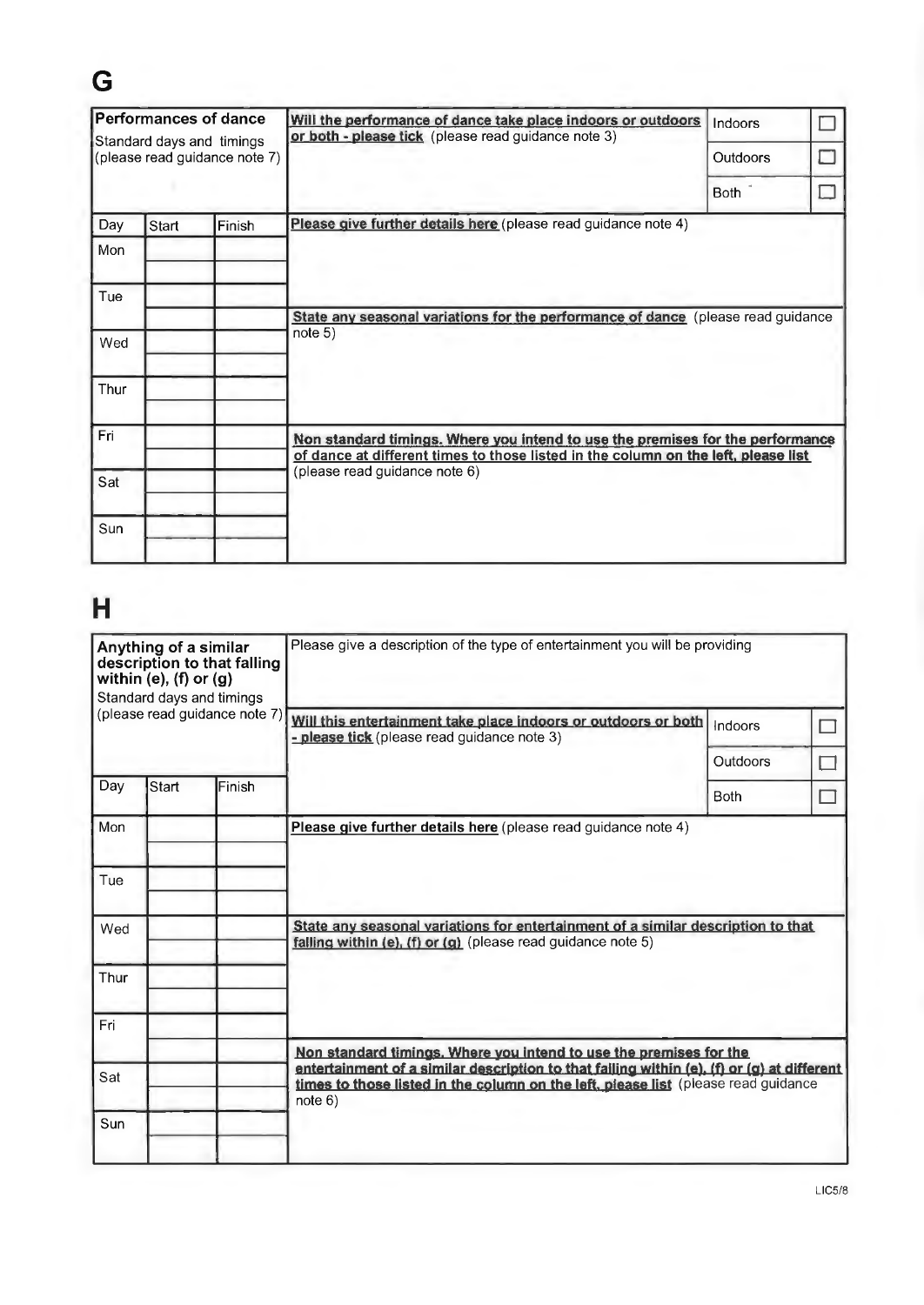| Late night refreshment<br>Standard days and timings<br>(please read guidance note 7) |       |        | Will the provision of late night refreshment take place<br>indoors or outdoors or both - please tick (please read                 | Indoors     |  |
|--------------------------------------------------------------------------------------|-------|--------|-----------------------------------------------------------------------------------------------------------------------------------|-------------|--|
|                                                                                      |       |        | quidance note 3)                                                                                                                  | Outdoors    |  |
|                                                                                      |       |        |                                                                                                                                   | <b>Both</b> |  |
| Day                                                                                  | Start | Finish | Please give further details here (please read guidance note 4)                                                                    |             |  |
| Mon                                                                                  |       |        |                                                                                                                                   |             |  |
| Tue                                                                                  |       |        |                                                                                                                                   |             |  |
| Wed                                                                                  |       |        | State any seasonal variations for the provision of late night refreshment (please<br>read guidance note 5)                        |             |  |
| Thur                                                                                 |       |        |                                                                                                                                   |             |  |
| Fri                                                                                  |       |        |                                                                                                                                   |             |  |
|                                                                                      |       |        | Non standard timings. Where you intend to use the premises for the provision of                                                   |             |  |
| Sat                                                                                  |       |        | late night refreshment at different times to those listed in the column on the left,<br>please list (please read guidance note 6) |             |  |
| Sun                                                                                  |       |        |                                                                                                                                   |             |  |
|                                                                                      |       |        |                                                                                                                                   |             |  |

# **J**

I

| <b>Supply of alcohol</b><br>Standard days and timings<br>(please read guidance note 7) |       |        | Will the supply of alcohol be for consumption -<br>please tick (please read guidance note 8)                                                                                                       | On the premises<br>Off the premises | $\overline{X}$ |  |  |
|----------------------------------------------------------------------------------------|-------|--------|----------------------------------------------------------------------------------------------------------------------------------------------------------------------------------------------------|-------------------------------------|----------------|--|--|
|                                                                                        |       |        |                                                                                                                                                                                                    | <b>Both</b>                         |                |  |  |
| Day                                                                                    | Start | Finish | State any seasonal variations for the supply of alcohol (please read guidance                                                                                                                      |                                     |                |  |  |
| Mon                                                                                    | 00.00 | 24.00  | note 5)                                                                                                                                                                                            |                                     |                |  |  |
| Tue                                                                                    | 00.00 | 24.00  |                                                                                                                                                                                                    |                                     |                |  |  |
| Wed                                                                                    | 00.00 | 24.00  |                                                                                                                                                                                                    |                                     |                |  |  |
| Thur                                                                                   | 00.00 | 24.00  | Non standard timings. Where you intend to use the premises for the supply of<br>alcohol at different times to those listed in the column on the left, please list<br>(please read guidance note 6) |                                     |                |  |  |
| Fri                                                                                    | 00.00 | 24,00  |                                                                                                                                                                                                    |                                     |                |  |  |
| Sat                                                                                    | 00.00 | 24.00  |                                                                                                                                                                                                    |                                     |                |  |  |
| Sun                                                                                    | 00.00 | 24.00  |                                                                                                                                                                                                    |                                     |                |  |  |
|                                                                                        |       |        |                                                                                                                                                                                                    |                                     |                |  |  |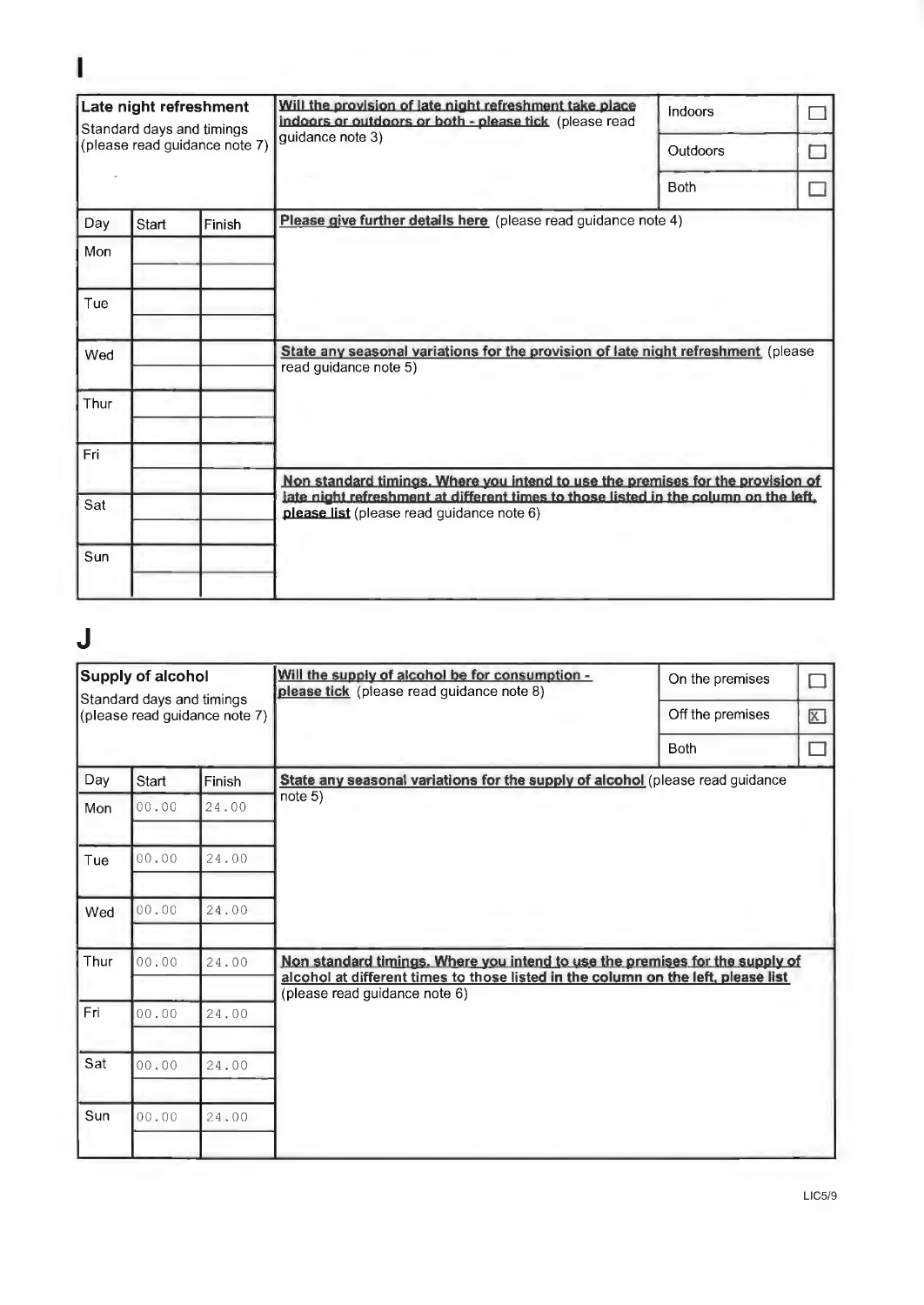**State the name and details of the individual whom you wish to specify on the licence as designated premises supervisor (Please see declaration about the entitlement to work in the checklist at the end of the form):** 

| <b>Name</b><br>GARY EGERTON                                           |  |  |  |  |  |
|-----------------------------------------------------------------------|--|--|--|--|--|
| <b>Date of birth</b> 23/02/1989                                       |  |  |  |  |  |
| <b>Address</b><br>7 HARDWICK GROVE<br>SANDYOOR<br>RUNCORN<br>CHESHIRE |  |  |  |  |  |
| Postcode<br>WA7 1UX                                                   |  |  |  |  |  |
| Personal licence number (if known)<br>PLHBC1089                       |  |  |  |  |  |
| Issuing licensing authority (if known) HALTON BC                      |  |  |  |  |  |

# **K**

**Please highlight any adult entertainment or services, activities, other entertainment or matters ancillary to the use of the premises that may give rise to concern in respect of children** (please read guidance note 9).

NONE

# **L**

| Hours premises are<br>open to the public<br>Standard days and timings<br>(please read guidance note 7) |       |        | State any seasonal variations (please read guidance note 5)                                               |
|--------------------------------------------------------------------------------------------------------|-------|--------|-----------------------------------------------------------------------------------------------------------|
| Day                                                                                                    | Start | Finish |                                                                                                           |
| Mon                                                                                                    | 00.00 | 24.00  |                                                                                                           |
| Tue                                                                                                    | 00.00 | 24.00  |                                                                                                           |
| Wed                                                                                                    | 00.00 | 24.00  | Non standard timings. Where you intend the premises to be open to the public at                           |
| Thur                                                                                                   | 00.00 | 24.00  | different times from those listed in the column on the left, please list (please read<br>guidance note 6) |
| Fri                                                                                                    | 00.00 | 24.00  |                                                                                                           |
| Sat                                                                                                    | 00.00 | 24.00  |                                                                                                           |
| Sun                                                                                                    | 00.00 | 24.00  |                                                                                                           |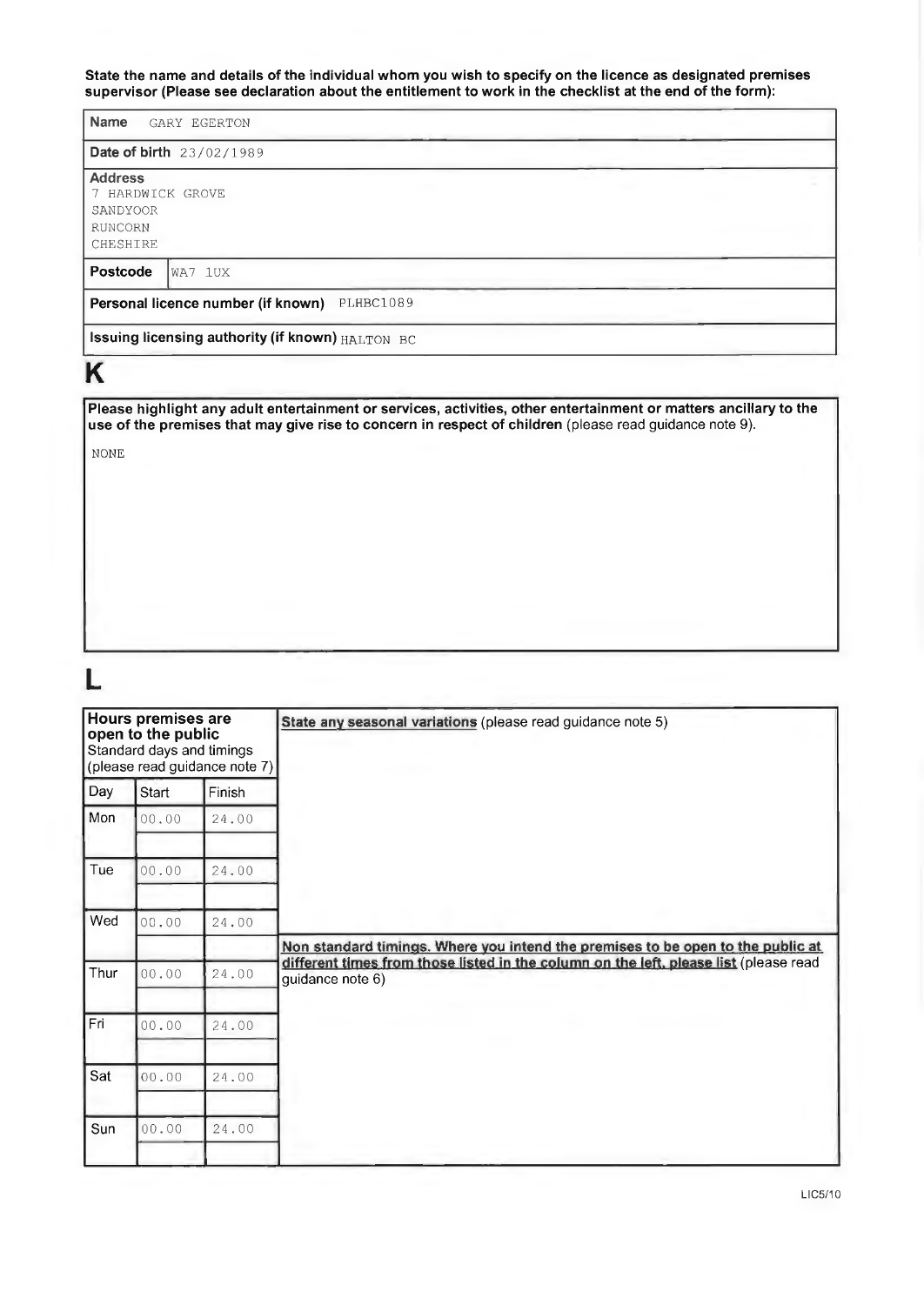**Describe the steps you intend to take to promote the four licensing objectives:** 

#### **a) General - all four licensing objectives (b, c, d and e) (please read guidance note 10)**

STAFF INVOLVED IN THE SALE OF ALCOHOL WILL BE TRAINED IN ACCORDANCE WITH THE PREMISES LICENCE HOLDER'S TRAINING PROCEDURES AND WILL UNDERTAKE REGULAR REFRESHER TRAINING. A RECORD OF SUCH TRAINING SHALL BE MAINTAINED AT THE PREMISES FOR VIEWING BY THE POLICE OR AUTHORISED OFFICERS.

### **b) The prevention of crime and disorder**

CCTV SHALL BE PROVIDED AT THE PREMISES AND MAINTAINED IN GOOD WORKING ORDER. THE PREMISES SHALL OPERATE A CHALLENGE 25 SCHEME. STAFF INVOLVED IN SELLING ALCOHOL SHALL RECEIVE SUITABLE TRAINING IN THE CHALLENGE 25 SCHEME, INCLUDING ASKING FOR AND RECOGNISING ACCEPTABLE MEANS OF IDENTIFICATION. THE FOLLOWING FORMS OF IDENTIFICATION ARE ACCEPTABLE;- PHOTO DRIVING LICENCE, PASSPORT, PROOF OF AGE STANDARDS SCHEME (PASS) CARD, MILITARY ID AND ANY OTHER LOCALLY OR NATIONALLY APPROVED FORM OF IDENTIFICATION.

#### **c) Public safety**

THE PREMISES LICENCE HOLDER, AS A RESPONSIBLE TRADER, COMPLIES WITH HEALTH & SAFETY LEGISLATION.

#### **d) The prevention of public nuisance**

THE PREMISES WILL BE RESPONSIBLY MANAGED AND SUPERVISED. NO ADDITIONAL MEASURES ARE BELIEVED NECESSARY.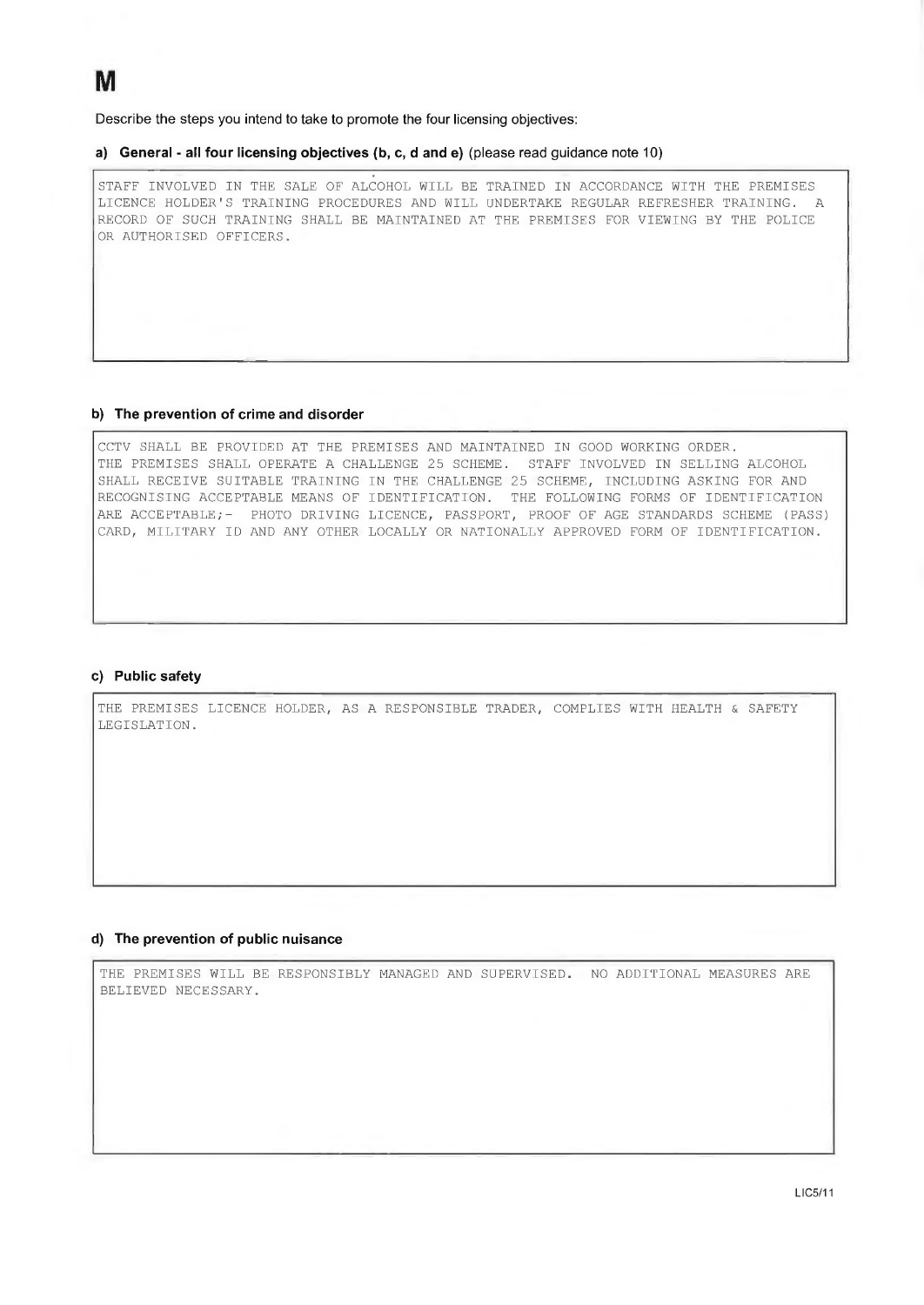#### **e) The protection of children from harm**

THE OPERATION OF THE CHALLENGE 25 SCHEME. A REFUSALS LOG SHALL BE KEPT AT THE PREMISES TO RECORD DETAILS OF ALL REFUSALS TO SELL ALCOHOL. THE LOG SHALL BE MADE AVAILABLE TO POLICE AND AUTHORISED OFFICERS ON REQUEST. TILL PROMPTS ARE IN USE AT THE STORE TO REMIND STAFF TO ASK FOR PROOF OF AGE.

#### **Checklist:**

#### **Please tick to indicate agreement**

 $\mathbb{X}$  $\bar{X}$ 

 $\mathbb{E}$  $\bar{X}$ 

 $X$ 

 $X$ 

 $X$ 

- I have made or enclosed payment of the fee.
- I have enclosed the plan of the premises.
- I have sent copies of this application and the plan to responsible authorities and others where applicable.
- I have enclosed the consent form completed by the individual I wish to be designated premises supervisor, if applicable.
- I understand that I must now advertise my application.
- I understand that if I do not comply with the above requirements my application will be rejected .
- [Applicable to all individual applicants, including those in a partnership which is not a limited liability partnership, but not companies or limited liability partnerships] I have included documents demonstrating my entitlement to work in the United Kingdom or my share code issued by the Home Office online right to work checking service (please read note).

**IT IS AN OFFENCE, UNDER SECTION 158 OF THE LICENSING ACT 2003, TO MAKE A FALSE STATEMENT IN OR IN CONNECTION WITH THIS APPLICATION. THOSE WHO MAKE A FALSE STATEMENT MAY BE LIABLE ON SUMMARY CONVICTION TO A FINE OF ANY AMOUNT.** 

**IT IS AN OFFENCE UNDER SECTION 24B OF THE IMMIGRATION ACT 1971 FOR A PERSON TO WORK WHEN THEY KNOW, OR HAVE REASONABLE CAUSE TO BELIEVE, THAT THEY ARE DISQUALIFIED FROM DOING SO BY REASON OF THEIR IMMIGRATION STATUS. THOSE WHO EMPLOY AN ADULT WITHOUT LEAVE OR WHO IS SUBJECT TO CONDITIONS AS TO EMPLOYMENT WILL BE LIABLE TO A CIVIL PENALTY UNDER SECTION 15 OF THE IMMIGRATION, ASYLUM AND NATIONALITY ACT 2006 AND PURSUANT TO SECTION 21 OF THE SAME ACT, WILL BE COMMITTING AN OFFENCE WHERE THEY DO SO IN THE KNOWLEDGE, OR WITH REASONABLE CAUSE TO BELIEVE, THAT THE EMPLOYEE IS DISQUALIFIED.**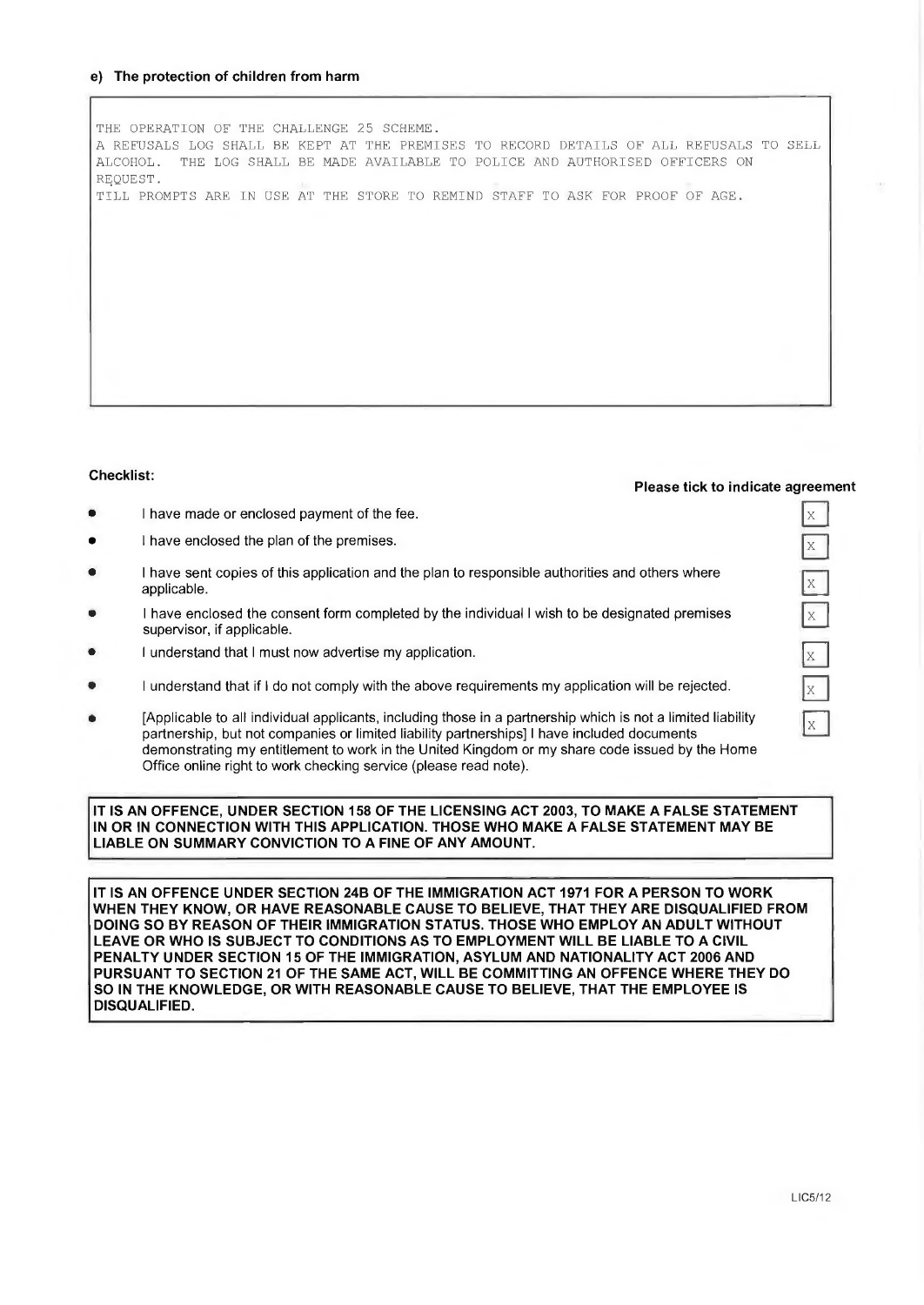# **Part 4 - Signatures** (please read guidance note 11)

**Signature of applicant or applicant's solicitor or other duly authorised agent** (see guidance note 12). **If signing on behalf of the applicant, please state in what capacity.** 

| <b>Declaration</b>                              | [Applicable to individual applicants only, including those in a partnership which is not a limited<br>liability partnership] I understand I am not entitled to be issued with a licence if I do not have the<br>entitlement to live and work in the UK (or if I am subject to a condition preventing me from doing<br>work relating to the carrying on of a licensable activity) and that my licence will become invalid if I<br>cease to be entitled to live and work in the UK (please read guidance note).<br>The DPS named in this application form is entitled to work in the UK (and is not subject to<br>$\bullet$<br>conditions preventing him or her from doing work relating to a licensable activity) and I have seen |                                                                                                                                                                                                       |            |          |         |  |
|-------------------------------------------------|----------------------------------------------------------------------------------------------------------------------------------------------------------------------------------------------------------------------------------------------------------------------------------------------------------------------------------------------------------------------------------------------------------------------------------------------------------------------------------------------------------------------------------------------------------------------------------------------------------------------------------------------------------------------------------------------------------------------------------|-------------------------------------------------------------------------------------------------------------------------------------------------------------------------------------------------------|------------|----------|---------|--|
|                                                 | (please see note)                                                                                                                                                                                                                                                                                                                                                                                                                                                                                                                                                                                                                                                                                                                | a copy of his or her proof of entitlement to work, or have conducted an online right to work check<br>using the Home Office online right to work checking service which confirmed their right to work |            |          |         |  |
| Signature                                       |                                                                                                                                                                                                                                                                                                                                                                                                                                                                                                                                                                                                                                                                                                                                  |                                                                                                                                                                                                       | = sechalle |          |         |  |
| Date                                            | 11 APRIL 2022                                                                                                                                                                                                                                                                                                                                                                                                                                                                                                                                                                                                                                                                                                                    |                                                                                                                                                                                                       |            |          |         |  |
| Capacity                                        |                                                                                                                                                                                                                                                                                                                                                                                                                                                                                                                                                                                                                                                                                                                                  | SOLICITORS FOR AND ON BEHALF OF THE APPLICANTS                                                                                                                                                        |            |          |         |  |
| Signature<br>Date<br>Capacity                   |                                                                                                                                                                                                                                                                                                                                                                                                                                                                                                                                                                                                                                                                                                                                  |                                                                                                                                                                                                       |            |          |         |  |
| Gosschalks LLP<br><b>Oueens Gardens</b><br>Hull | (please read guidance note 14)                                                                                                                                                                                                                                                                                                                                                                                                                                                                                                                                                                                                                                                                                                   | Contact name (where not previously given) and postal address for correspondence associated with this application                                                                                      |            |          |         |  |
| Post town                                       |                                                                                                                                                                                                                                                                                                                                                                                                                                                                                                                                                                                                                                                                                                                                  |                                                                                                                                                                                                       |            | Postcode | HU1 3DZ |  |
| Telephone number (if any)                       |                                                                                                                                                                                                                                                                                                                                                                                                                                                                                                                                                                                                                                                                                                                                  | 01482 324252                                                                                                                                                                                          |            |          |         |  |
|                                                 | info@gosschalks.co.uk                                                                                                                                                                                                                                                                                                                                                                                                                                                                                                                                                                                                                                                                                                            | If you would prefer us to correspond with you by e-mail, your e-mail address (optional)                                                                                                               |            |          |         |  |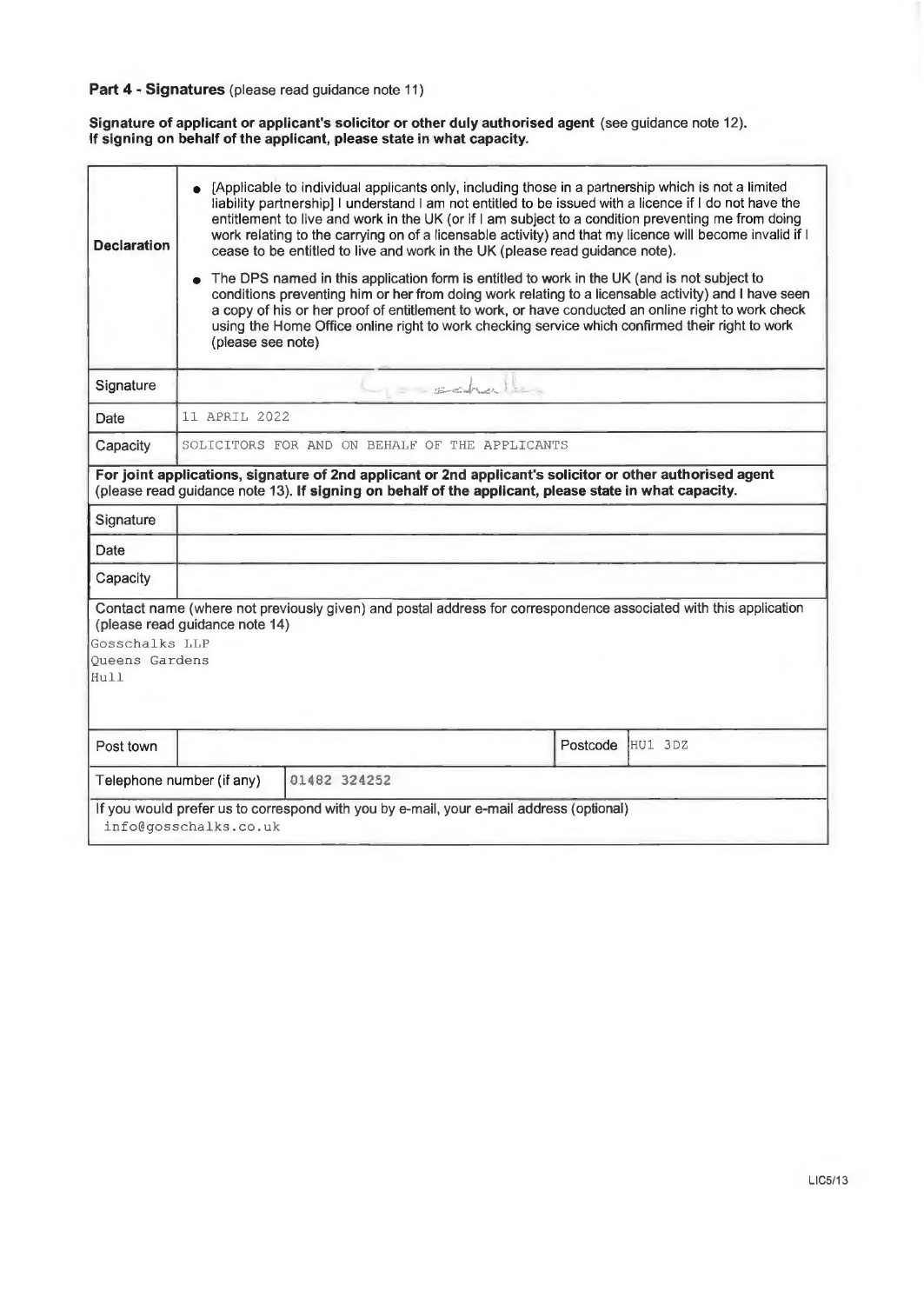### **Notes for Guidance**

- 1. Describe the premises, for example the type of premises, its general situation and layout and any other information which could be relevant to the licensing objectives. Where your application includes off-supplies of alcohol and you intend to provide a place for consumption of these off-supplies, you must include a description of where the place will be and its proximity to the premises.
- 2. In terms of specific regulated entertainments please note that:
	- Plays: no licence is required for performances between 08:00 and 23.00 on any day, provided that the audience does not exceed 500.
	- Films: no licence is required for 'not-for-profit' film exhibition held in community premises between 08.00 and 23.00 on any day provided that the audience does not exceed 500 and the organiser (a) gets consent to the screening from a person who is responsible for the premises; and (b) ensures that each such screening abides by age classification ratings.
	- Indoor sporting events: no licence is required for performances between 08.00 and 23.00 on any day, provided that the audience does not exceed 1000.
	- Boxing or Wrestling Entertainment: no licence is required for a contest, exhibition or display of Greco-Roman wrestling, or freestyle wrestling between 08.00 and 23.00 on any day, provided that the audience does not exceed 1000. Combined fighting sports - defined as a contest, exhibition or display which combines boxing or wrestling with one or more martial arts - are licensable as a boxing or wrestling entertainment rather than an indoor sporting event.
	- Live music: no licence permission is required for:
		- a performance of unamplified live music between 08.00 and 23.00 on any day, on any premises.
		- a performance of amplified live music between 08.00 and 23.00 on any day on premises authorised to sell alcohol for consumption on those premises, provided that the audience does not exceed 500.
		- a performance of amplified live music between 08.00 and 23.00 on any day, in a workplace that is not licensed to sell alcohol on those premises, provided that the audience does not exceed 500.
		- a performance of amplified live music between 08.00 and 23.00 on any day, in a church hall, village hall, community hall, or other similar community premises, that is not licensed by a premises licence to sell alcohol, provided that (a) the audience does not exceed 500, and (b) the organiser gets consent for the performance from a person who is responsible for the premises.
		- a performance of amplified live music between 08.00 and 23.00 on any day, at the non-residential premises of (i) a local authority, or (ii) a school, or (iii) a hospital, provided that (a) the audience does not exceed 500, and (b) the organiser gets consent for the performance on the relevant premises from: (i) the local authority concerned, or (ii) the school proprietor or (iii) the health care provider for the hospital.
	- Recorded Music: no licence permission is required for:
		- any playing of recorded music between 08.00 and 23.00 on any day on premises authorised to sell alcohol for consumption on those premises, provided that the audience does not exceed 500.
		- any playing of recorded music between 08.00 and 23.00 on any day, in a church hall, village hall, community hall, or other similar community premises, that is not licensed by a premises licence to sell alcohol, provided that (a) the audience does not exceed 500, and (b) the organiser gets consent for the performance from a person who is responsible for the premises.
		- any playing of recorded music between 08.00 and 23.00 on any day, at the non-residential premises of (i) a local authority, or (ii) a school, or (iii) a hospital, provided that (a) the audience does not exceed 500, and (b) the organiser gets consent for the performance on the relevant premises from: (i) the local authority concerned, or (ii) the school proprietor or (iii ) the health care provider for the hospital.
	- Dance: no licence is required for performances between 08.00 and 23.00 on any day, provided that the audience does not exceed 500. However, a performance which amounts to adult entertainment remains licensable.
	- Cross activity exemptions: no licence is required between 08.00 and 23.00 on any day, with no limit on audience size for:
		- any entertainment taking place on the premises of the local authority where the entertainment is provided by or on behalf of the local authority;
		- any entertainment taking place on the hospital premises of the health care provider where the entertainment is provided by or on behalf of the health care provider;
		- any entertainment taking place on the premises of the school where the entertainment is provided by or on behalf of the school proprietor; and
		- any entertainment ( excluding films and a boxing or wrestling entertainment) taking place at a travelling circus, provided that (a) it takes place within a moveable structure that accommodates the audience, and (b) that the travelling circus has not been located on the same site for more than 28 consecutive days.
- 3. Where taking place in a building or other structure please tick as appropriate (indoors may include a tent.)